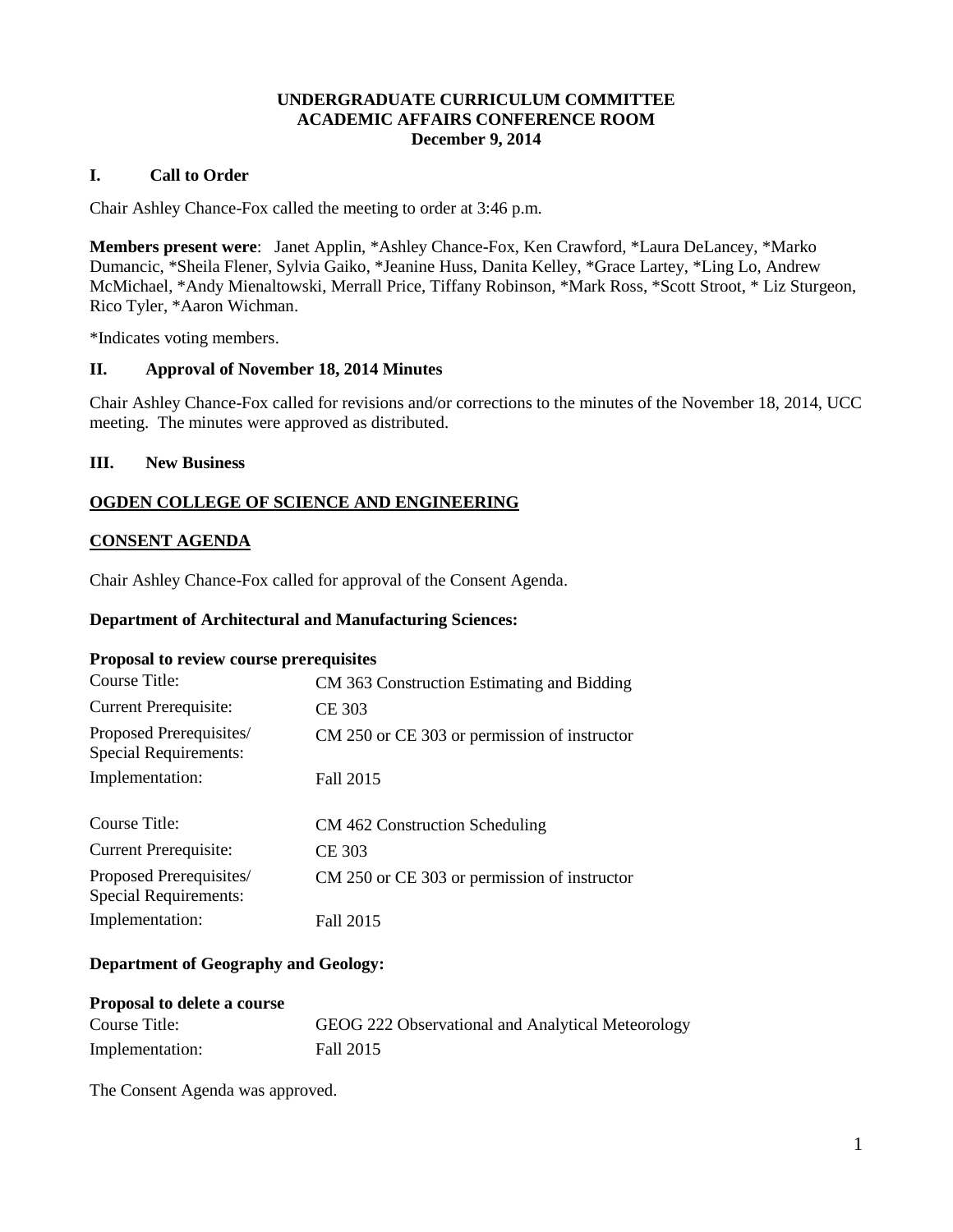# **ACTION AGENDA**

Martin Stone moved approval of the following **proposal to revise a program from the Department of Agriculture:**

| Program Title:                 | Major in Agriculture, Agronomy-Plant Science Concentration                                                                                                                                                                                                                                                                                                                                                                           |  |
|--------------------------------|--------------------------------------------------------------------------------------------------------------------------------------------------------------------------------------------------------------------------------------------------------------------------------------------------------------------------------------------------------------------------------------------------------------------------------------|--|
| Reference Number:              | 508                                                                                                                                                                                                                                                                                                                                                                                                                                  |  |
| <b>Required Hours:</b>         | $60.0$ hrs.                                                                                                                                                                                                                                                                                                                                                                                                                          |  |
| Identification:                | Reduce number of required hours from 60 to 52<br>Add AGRO 317 and AGEC 391 to subcategory 2<br>$\bullet$<br>Add AGRI 315, AGRO 457 and AGRO 458 to subcategory 3<br>Delete AGEC 362, AGRO 455/456 and AGRO 475 from subcategory 3<br>Move AGRI 398 courses from subcategory 4 to subcategory 1<br>Move AGRO 351 from subcategory 2 to subcategory 4<br>$\bullet$<br>Add a 1 hour laboratory (AGRO 111) to subcategory 4<br>$\bullet$ |  |
| <b>Effective Catalog Year:</b> | Fall 2015                                                                                                                                                                                                                                                                                                                                                                                                                            |  |

Scott Stroot seconded the motion. The motion carried.

## Sheila Flener moved approval of the following **proposal to make multiple revisions to a course from the Department of Architectural and Manufacturing Sciences:**

| <b>Current Course Title:</b>                                     | AMS 180 Introduction to Architectural Practices |
|------------------------------------------------------------------|-------------------------------------------------|
| Proposed Course Title:                                           | Introduction to Architecture                    |
| Proposed Abbr. Course Title:                                     | Introduction to Architecture                    |
| Current prerequisites/<br>corequisites/ special<br>requirements: | Pre-requisite/Co-requisite: HIST 119 or 120     |
| Current prerequisites/<br>corequisites/ special<br>requirements: | None.                                           |
| Implementation:                                                  | Fall 2015                                       |
|                                                                  |                                                 |

Scott Stroot seconded the motion. The motion carried.

## Aaron Wichman moved approval of the following **proposal to make multiple revisions to a course from the Department of Architectural and Manufacturing Sciences:**

| <b>Current Course Title:</b> | <b>AMS 282 Architectural Structures</b>     |
|------------------------------|---------------------------------------------|
| Proposed Course Title:       | <b>Building Structures</b>                  |
| Proposed Abbr. Course Title: | <b>Building Structures</b>                  |
| Current prerequisites:       | AMS 261, MATH 117 (or equivalent), PHYS 201 |
| Proposed prerequisites:      | MATH 117 or higher                          |
| Implementation:              | Fall 2015                                   |

Scott Stroot seconded the motion. The motion carried.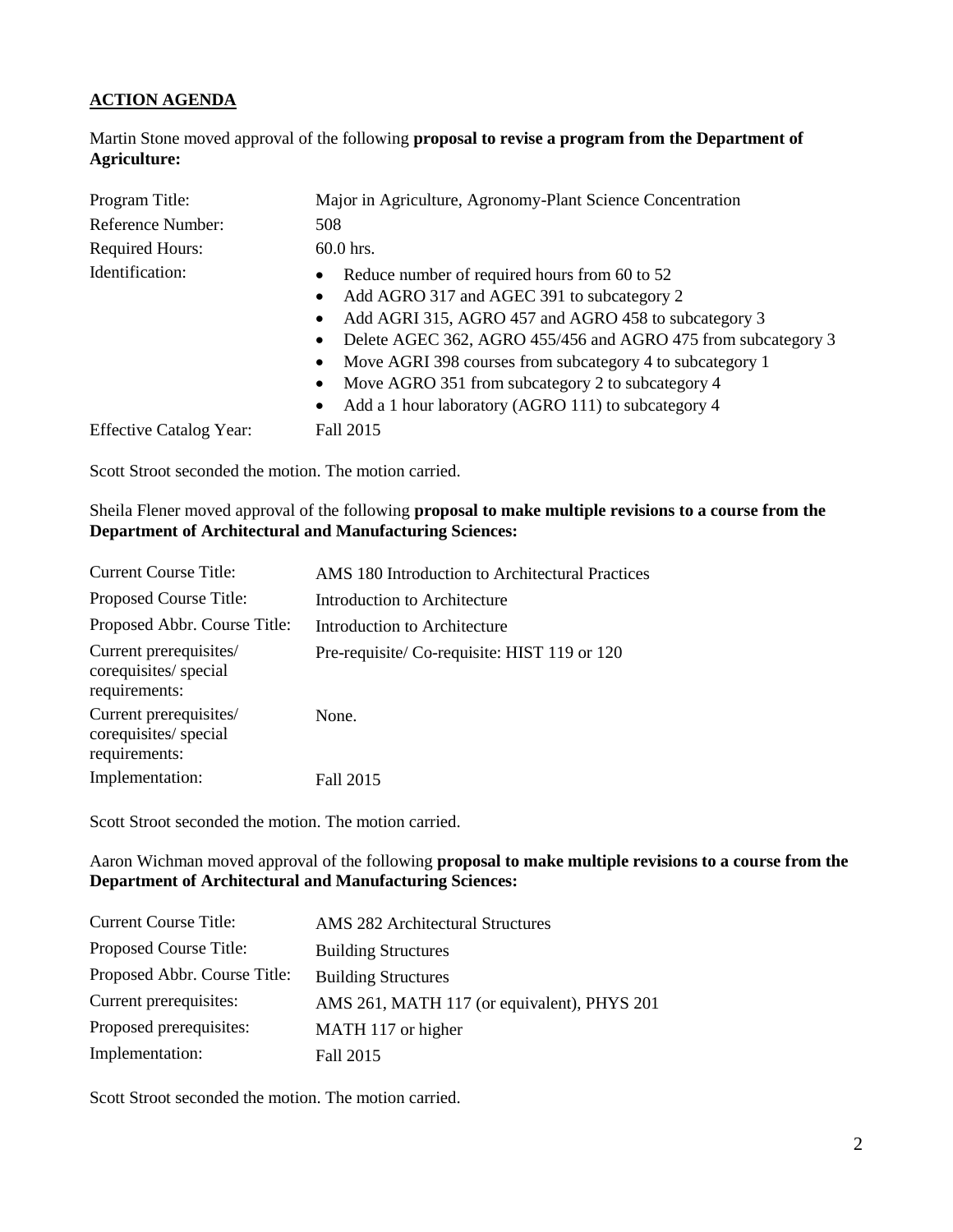Sheila Flener moved approval of the following **proposal to revise a program from the Department of Architectural and Manufacturing Sciences:**

| Program Title:                                         | <b>Construction Management</b>                                                                                                                                                                                                                                                                                                                                                                                                                                                                                                                                                                                                                                                                                                                                                                                                                                                                                                                                                                                                                                                                                                                                                                                                                                                                                                                                                                   |
|--------------------------------------------------------|--------------------------------------------------------------------------------------------------------------------------------------------------------------------------------------------------------------------------------------------------------------------------------------------------------------------------------------------------------------------------------------------------------------------------------------------------------------------------------------------------------------------------------------------------------------------------------------------------------------------------------------------------------------------------------------------------------------------------------------------------------------------------------------------------------------------------------------------------------------------------------------------------------------------------------------------------------------------------------------------------------------------------------------------------------------------------------------------------------------------------------------------------------------------------------------------------------------------------------------------------------------------------------------------------------------------------------------------------------------------------------------------------|
| Reference Number:                                      | 533                                                                                                                                                                                                                                                                                                                                                                                                                                                                                                                                                                                                                                                                                                                                                                                                                                                                                                                                                                                                                                                                                                                                                                                                                                                                                                                                                                                              |
|                                                        |                                                                                                                                                                                                                                                                                                                                                                                                                                                                                                                                                                                                                                                                                                                                                                                                                                                                                                                                                                                                                                                                                                                                                                                                                                                                                                                                                                                                  |
| Required Hours:<br>Identification:                     | 76.0 hrs.<br><b>Changes to Construction Management Major</b><br>Replace CM337 with AMS 217<br>Replace CM 346 with AMS 305<br>٠<br>Replace CM 426 with AMS 390<br>٠<br>Replace CM 400 with AMS 394<br>Add AMS 371<br>٠<br>Add UC 400 as option for AMS 398<br>٠<br>Add AGMC 170/171 as option for CE 160/161<br>٠<br>Remove CM 463<br>٠<br>Remove ACCT 201<br>٠<br>Remove MGT 311<br>٠<br>Add MKT 220 or MKT 325 or FIN161 or FIN 161C or RE 170C or<br>$\bullet$<br>BUS 100C or BUS 102C or BUS 110C or BUS 250C or BUS 252C or<br>MKT 390 or ENT 312 as options for ACCT 200<br>Add AMS 430 or BUS 210C or BUS 245C or BUS 248C as options<br>for MGT 210<br>Add MGT 200 or MGMT 200C or MGT 314 or MGT 333 or MGT 365<br>$\bullet$<br>or BUS 226C or PLS 190C as options for MGT 301<br>Add ECO 150 or ECO 202 or ECON 203 or ECO 203 or ECON 375 or<br>ECON 390 or BUS 160C or Bus 212C as options for ECON 150 or<br><b>ECON 202</b><br>Remove AMS 175<br>٠<br>Remove CIS 141<br>٠<br>Remove COMM 161<br>٠<br>Remove PHIL 320<br>Remove CHEM 106 and CHEM 116<br>٠<br>Remove PHYS 201<br>٠<br>Remove SFTY 171<br>$\bullet$<br>Replace advisor approved electives with electives in the program<br>Reduce number of hours in Construction Management Major from 76<br>$\bullet$<br>to 66/67<br>Add colonnade requirements<br>Specify MATH 117 or higher as the students colonnade mathematics |
|                                                        | course                                                                                                                                                                                                                                                                                                                                                                                                                                                                                                                                                                                                                                                                                                                                                                                                                                                                                                                                                                                                                                                                                                                                                                                                                                                                                                                                                                                           |
| <b>Effective Catalog Year:</b>                         | Fall 2015                                                                                                                                                                                                                                                                                                                                                                                                                                                                                                                                                                                                                                                                                                                                                                                                                                                                                                                                                                                                                                                                                                                                                                                                                                                                                                                                                                                        |
| Aaron Wichman seconded the motion. The motion carried. |                                                                                                                                                                                                                                                                                                                                                                                                                                                                                                                                                                                                                                                                                                                                                                                                                                                                                                                                                                                                                                                                                                                                                                                                                                                                                                                                                                                                  |

Andy Mienaltowski moved approval of the following **proposal to create a new minor program from the Department of Psychological Sciences:**

Program Title: Neuroscience Reference Number: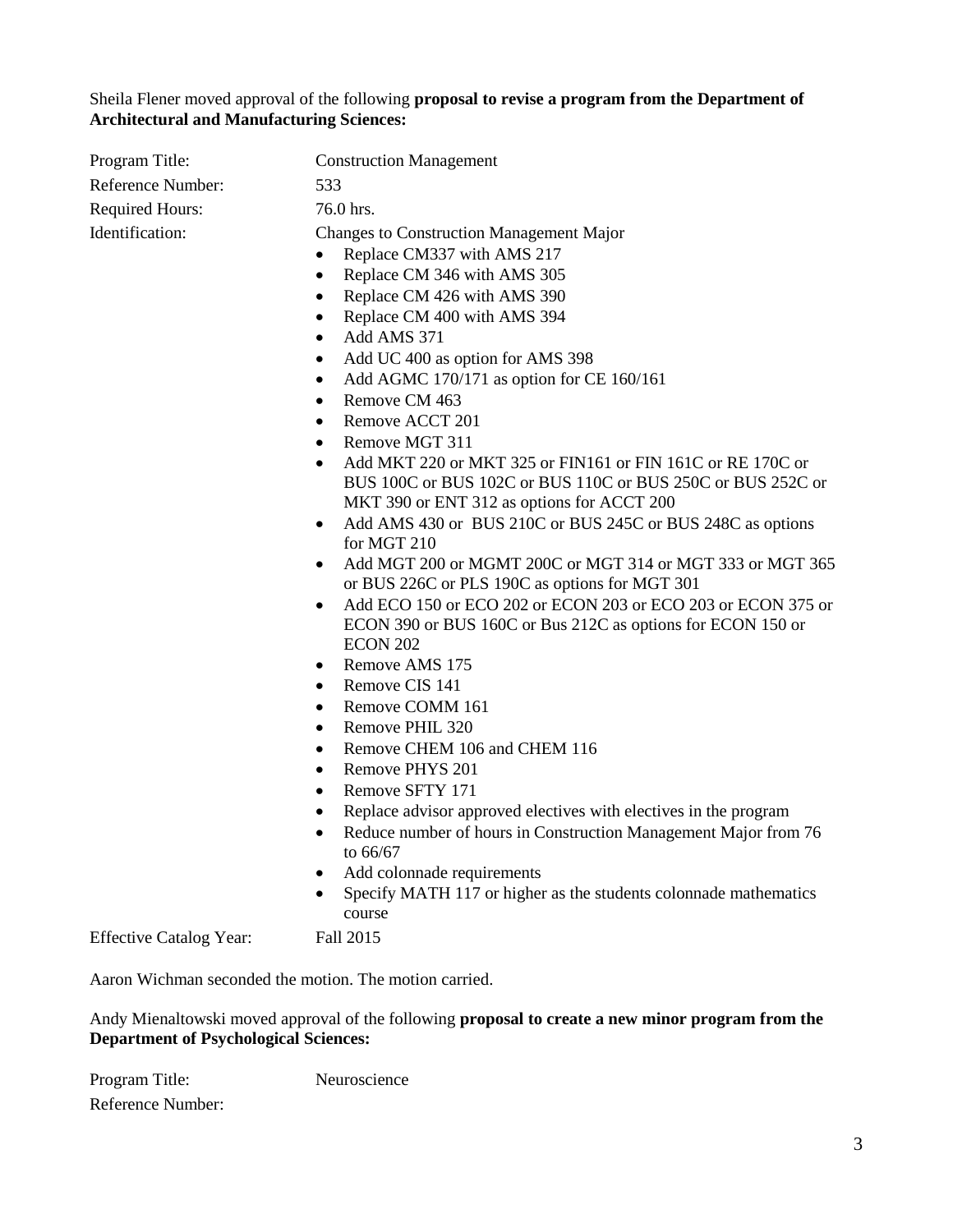| CIP Code:                            | 30.1001                                                                                                                                                                                                                                                                                                                                                                                                                                                                                                                                                                                                                                                                                                                                                                                                                                                                                                                                                                                                                                                                                                                                                                                                      |
|--------------------------------------|--------------------------------------------------------------------------------------------------------------------------------------------------------------------------------------------------------------------------------------------------------------------------------------------------------------------------------------------------------------------------------------------------------------------------------------------------------------------------------------------------------------------------------------------------------------------------------------------------------------------------------------------------------------------------------------------------------------------------------------------------------------------------------------------------------------------------------------------------------------------------------------------------------------------------------------------------------------------------------------------------------------------------------------------------------------------------------------------------------------------------------------------------------------------------------------------------------------|
| <b>Required Hours:</b>               | 21.0 hrs.                                                                                                                                                                                                                                                                                                                                                                                                                                                                                                                                                                                                                                                                                                                                                                                                                                                                                                                                                                                                                                                                                                                                                                                                    |
| Identification:                      | The minor in Neuroscience offers students the opportunity to study the<br>intersection of brain and behavior in a manner that incorporates tools and<br>perspectives from the psychological and biological sciences, and related<br>disciplines. This minor will be an attractive option for students who are $(1)$<br>planning to pursue advanced study in any of several fields related to<br>neuroscience, including psychology, biology, medicine, counseling, or<br>social work or (2) seeking relevant training for jobs related to the<br>assessment, rehabilitation, and treatment of brain damage, brain diseases,<br>and addiction.<br>The minor in Neuroscience requires a minimum of 21 credit hours of<br>coursework. This includes 6 hours of required courses and an additional 15<br>credit hours in electives. Students must take PSYS 100 and BIOL 120/121<br>prior to beginning their coursework in the minor (some courses available<br>for the minor may have additional prerequisites). Students who are<br>majoring or minoring in Psychological Science or Biology may apply no<br>more than six hours of major or minor course work in these areas to the<br>minor in Neuroscience. |
| <b>Effective Catalog Year:</b>       | Fall 2015                                                                                                                                                                                                                                                                                                                                                                                                                                                                                                                                                                                                                                                                                                                                                                                                                                                                                                                                                                                                                                                                                                                                                                                                    |
| *See revised proposal for revisions. |                                                                                                                                                                                                                                                                                                                                                                                                                                                                                                                                                                                                                                                                                                                                                                                                                                                                                                                                                                                                                                                                                                                                                                                                              |

Aaron Wichman seconded the motion. The motion carried.

## **COLLEGE OF HEALTH AND HUMAN SERVICES**

## **CONSENT AGENDA**

Chair Ashley Chance-Fox called for approval of the Consent Agenda.

## **Department of Family and Consumer Sciences:**

#### **Proposal to revise course prerequisites**

| Course Title:           | FACS 381 Methods and Materials in Family and Consumer Sciences<br>Education                                  |
|-------------------------|--------------------------------------------------------------------------------------------------------------|
| Current prerequisites:  | FACS 380 and MGE 275 and Junior standing for FACS Education majors<br>or consent of instructor.              |
| Proposed prerequisites: | FACS 380 and MGE 275 and proof of passing Praxis Core for FACS<br>Education majors or consent of instructor. |
| Implementation:         | Summer 2015                                                                                                  |

The Consent Agenda was approved.

## **ACTION AGENDA**

Aaron Wichman moved approval of the following **proposal to revise an academic policy from the Department of Allied Health:**

Current Catalog Policy: **Course Requirements** (p 35): At least one-third of the course requirements in each major and minor must be earned **through**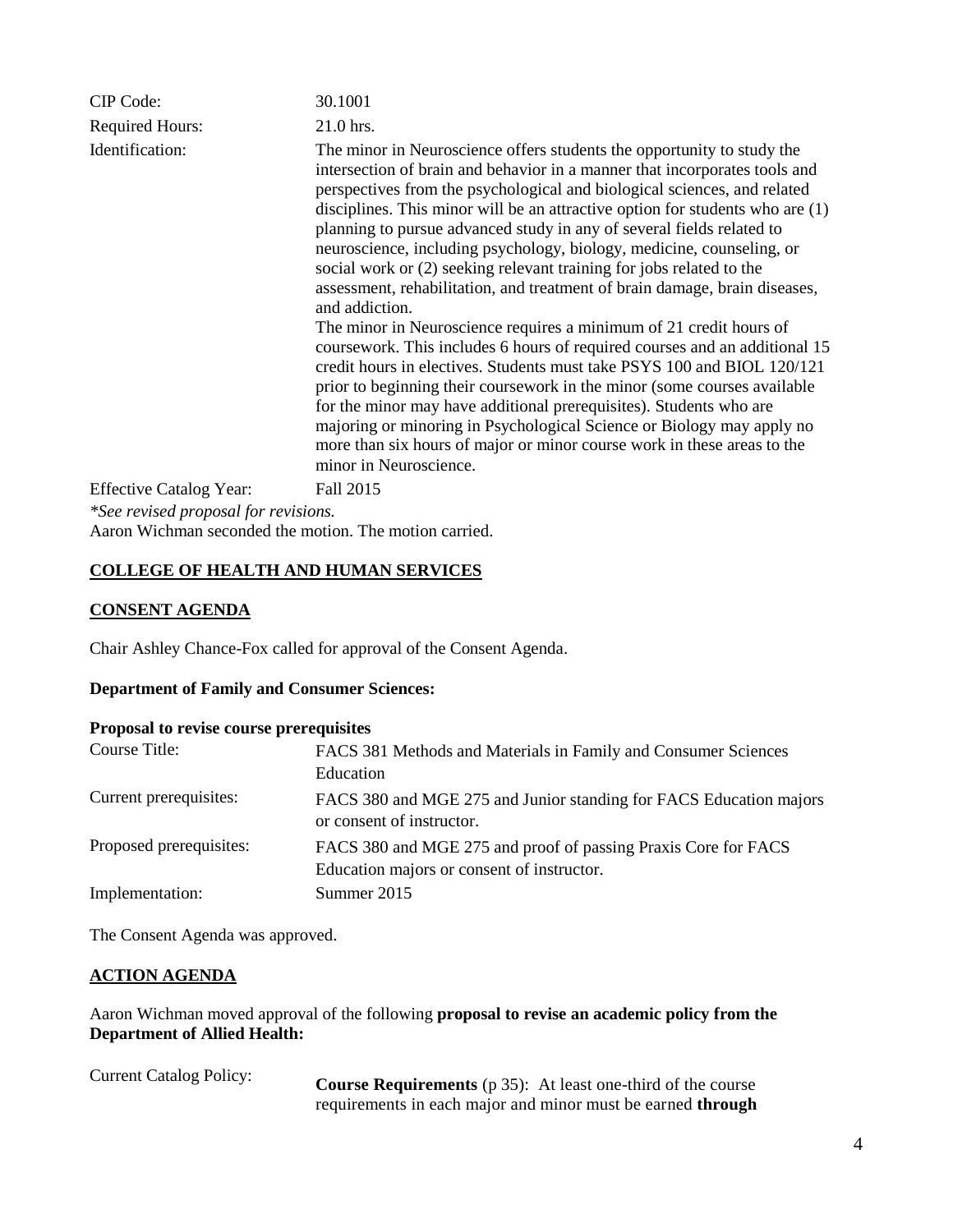**instruction** at WKU.

| Proposed Catalog Policy:       | At least one-half of the semester hours required for each major and<br>minor must be earned in undergraduate courses number 300 and<br>above(except minors in business administration and computer<br>information systems, and majors in dental hygiene, social studies, art<br>education, and middle grades education; refer to the specific program<br>description for details.)<br>A minimum of 42 undergraduate semester hours must be completed in<br>upper division courses (courses numbered 300 or above) by students                                                                                                             |
|--------------------------------|-------------------------------------------------------------------------------------------------------------------------------------------------------------------------------------------------------------------------------------------------------------------------------------------------------------------------------------------------------------------------------------------------------------------------------------------------------------------------------------------------------------------------------------------------------------------------------------------------------------------------------------------|
|                                | earning a baccalaureate degree. Student transferring with an applied<br>associate degree (e.g., Associate in Applied Science or its equivalent) into<br>the following majors must complete a minimum of 39 undergraduate<br>semester hours in upper division courses: computer information<br>technology, dental hygiene, health sciences, nursing, organizational<br>leadership, systems management, and technology management; refer to<br>each specific major description for more details.)                                                                                                                                           |
|                                | At least one-third of the course requirements in each major and minor<br>must be earned through instruction at WKU. Students transferring in<br>the paramedic certification/licensure for the AAS in Paramedicine<br>have an exception to this policy; refer to the specific program<br>description for details.                                                                                                                                                                                                                                                                                                                          |
|                                | At least one-half of the semester hours required for each major and<br>minor must be earned in undergraduate courses number 300 and above<br>(except minors in business administration and computer information<br>systems, and majors in dental hygiene, social studies, art education, and<br>middle grades education; refer to the specific program description for<br>details.)                                                                                                                                                                                                                                                       |
|                                | A minimum of 42 undergraduate semester hours must be completed in<br>upper division courses (courses numbered 300 or above) by students<br>earning a baccalaureate degree. Student transferring with an applied<br>associate degree (e.g., Associate in Applied Science or its equivalent) into<br>the following majors must complete a minimum of 39 undergraduate<br>semester hours in upper division courses: computer information<br>technology, dental hygiene, health sciences, nursing, organizational<br>leadership, systems management, and technology management; refer to<br>each specific major description for more details. |
| <b>Effective Catalog Year:</b> | Spring 2015                                                                                                                                                                                                                                                                                                                                                                                                                                                                                                                                                                                                                               |

Sheila Flener seconded the motion. The motion carried.

# **POTTER COLLEGE OF ARTS AND LETTERS**

# **INFORMATION**

**Department of Art:**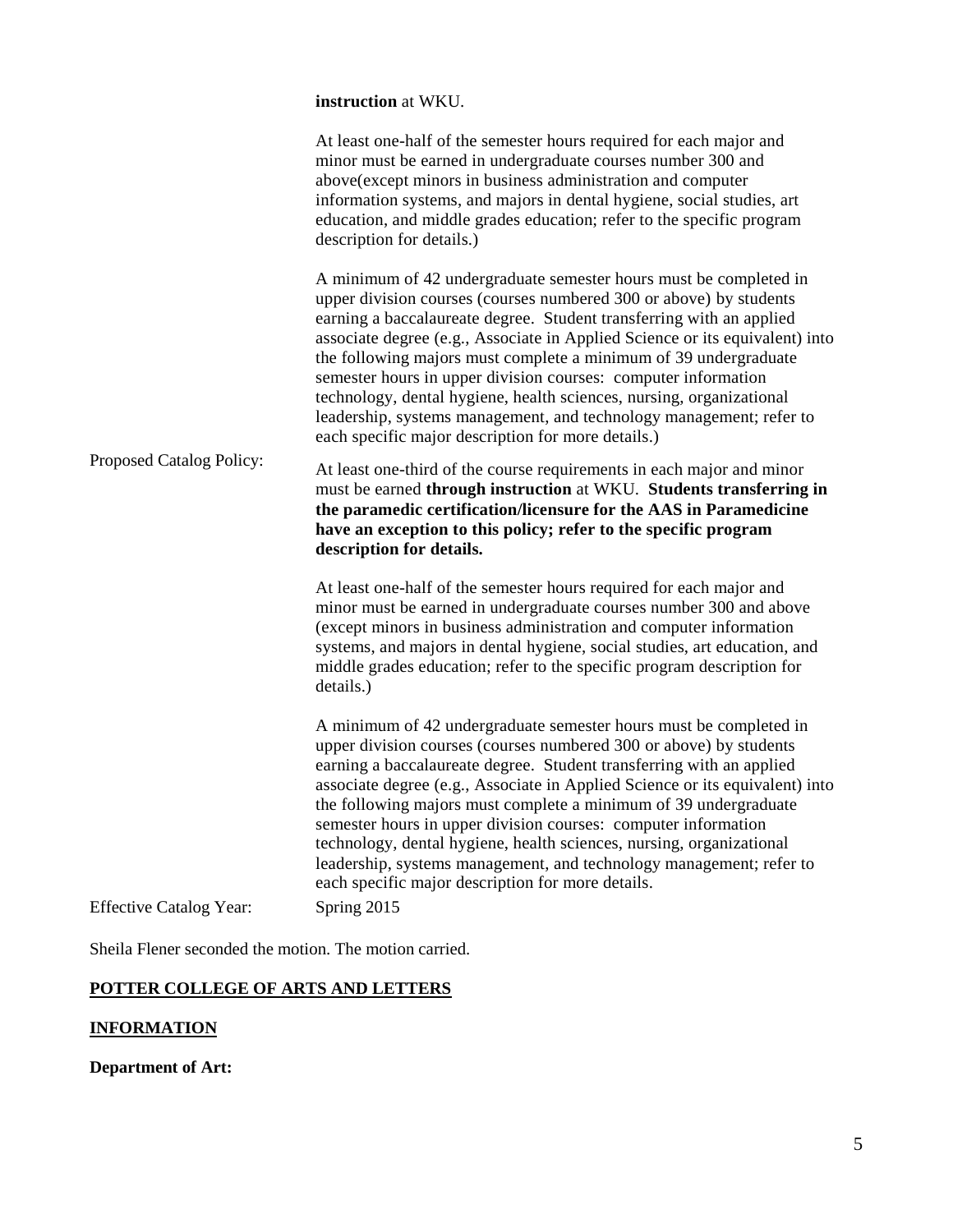#### **Proposal to create a temporary course**

| Course Title:       | <b>ART 373 Installation Art</b>                                                                                                                                                                                                                         |
|---------------------|---------------------------------------------------------------------------------------------------------------------------------------------------------------------------------------------------------------------------------------------------------|
| Abbr. Course Title: | <b>Installation Art</b>                                                                                                                                                                                                                                 |
| Credit Hours:       | $3.0$ hrs.                                                                                                                                                                                                                                              |
| Prerequisites:      | Any 200-level course in studio art or graphic design.                                                                                                                                                                                                   |
| Catalog Listing:    | Introduction to and practice with concepts, materials and methods of<br>installation art. Students will experiment with developing their own artistic<br>voice through creating site-specific art installations. Off campus field trip<br>may be taken. |
| Implementation:     | Spring 2015                                                                                                                                                                                                                                             |

## **CONSENT AGENDA**

Chair Ashley Chance-Fox called for approval of the Consent Agenda.

# **Department of Mathematics and Computer Science:**

#### **Proposal to create an equivalent course**

| Course Title:                  | MATH 240 Geometry in Art and Architecture |
|--------------------------------|-------------------------------------------|
| <b>Equivalent Course Title</b> | HUM 240 Geometry in Art and Architecture  |
| Implementation:                | Fall 2015                                 |

The Consent Agenda was approved.

## **ACTION AGENDA**

Aaron Wichman moved approval of the following **proposal to create a new course from the Department of Art:**

| <b>ART 373 Installation Art</b>                                                                                                                                                                                                                                                                        |
|--------------------------------------------------------------------------------------------------------------------------------------------------------------------------------------------------------------------------------------------------------------------------------------------------------|
| <b>Installation Art</b>                                                                                                                                                                                                                                                                                |
| $3.0$ hrs.                                                                                                                                                                                                                                                                                             |
| Any 200-level course in studio art or graphic design.                                                                                                                                                                                                                                                  |
| Introduction to and practice with concepts, materials and methods of<br>installation art. Students will experiment with developing their own artistic<br>voice through creating site-specific art installations. Off campus field trip<br>may be taken. May be repeated once for 3 additional credits. |
| $*$ Summer 2015                                                                                                                                                                                                                                                                                        |
|                                                                                                                                                                                                                                                                                                        |
|                                                                                                                                                                                                                                                                                                        |

Andy Mienaltowski seconded the motion. The motion carried.

## Martin Stone moved approval of the following **proposal to create a new course from the School of Journalism and Broadcasting:**

| Course Title:               | SJB 310 Media Diversity |
|-----------------------------|-------------------------|
| Abbr. Course Title:         | <b>Media Diversity</b>  |
| Credit Hours:               | 3.0 hrs.                |
| Prerequisites/Corequisites: | None.                   |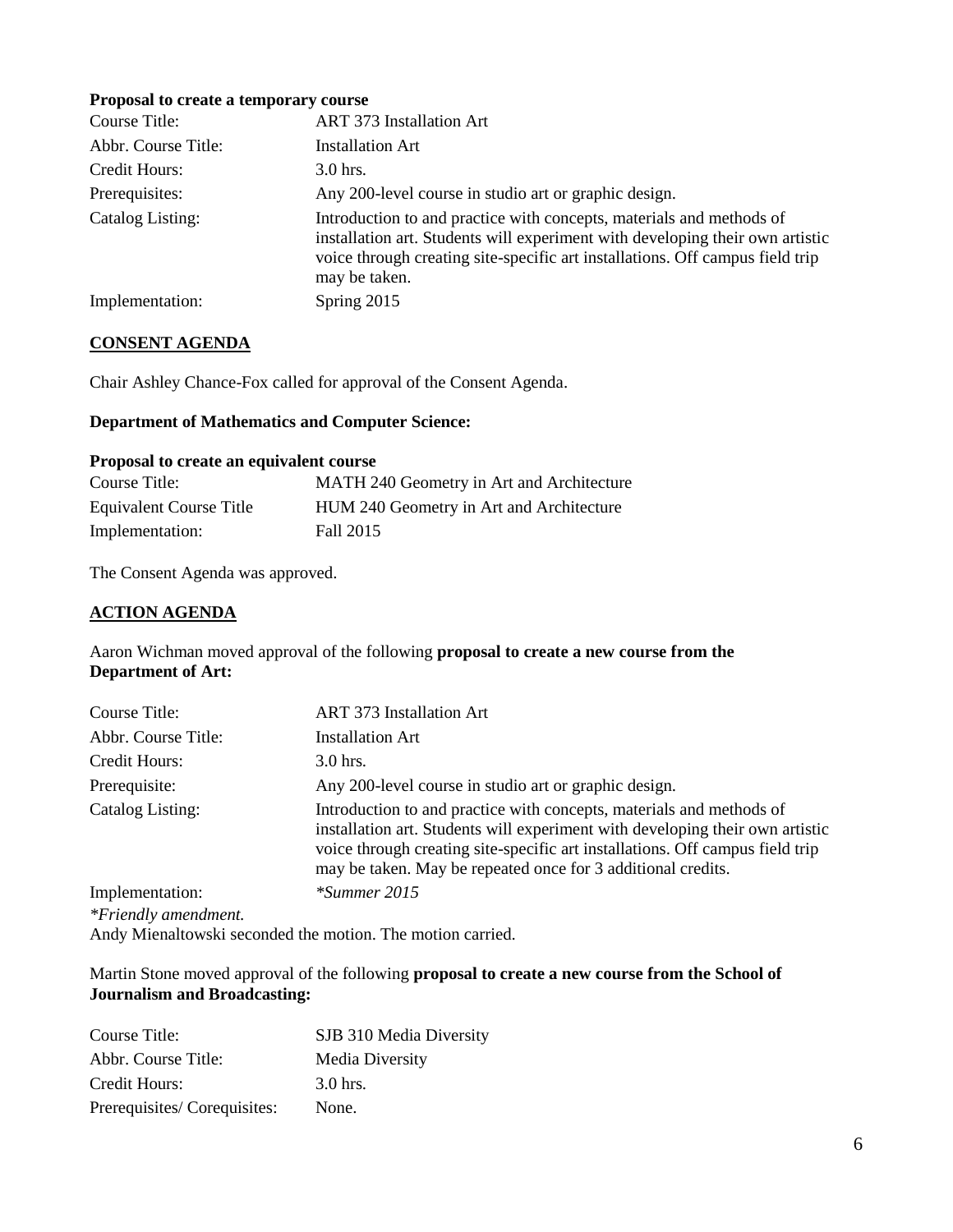| Catalog Listing: | Explores journalistic coverage of diversity in terms of race, culture, gender,<br>and sexual orientation including newspaper, radio, television, film, video |
|------------------|--------------------------------------------------------------------------------------------------------------------------------------------------------------|
|                  | games, digital media, advertising, and public relations.                                                                                                     |
| Implementation:  | Summer 2015                                                                                                                                                  |

Andy Mienaltowski seconded the motion. The motion carried.

Aaron Wichman moved approval of the following **proposal to create a new course from the Department of Modern Languages:**

| Course Title:               | CHIN 108 Chinese Calligraphy                                                                                                                                          |
|-----------------------------|-----------------------------------------------------------------------------------------------------------------------------------------------------------------------|
| Abbr. Course Title:         | Chinese Calligraphy                                                                                                                                                   |
| Credit Hours:               | $3.0$ hrs.                                                                                                                                                            |
| Prerequisites/Corequisites: | None.                                                                                                                                                                 |
| Catalog Listing:            | This skill-oriented course involves hands-on activities to familiarize<br>students with the key techniques for traditional Chinese calligraphy. Taught<br>in English. |
| Implementation:             | Fall 2015                                                                                                                                                             |

Sheila Flener seconded the motion. The motion carried.

Scott Stroot moved approval of the following **proposal to create a new course from the Department of Modern Languages:**

| Course Title:       | CHIN 370 Introduction to Modern Chinese Literature and Film                                                           |
|---------------------|-----------------------------------------------------------------------------------------------------------------------|
| Abbr. Course Title: | CHIN Lit & Film                                                                                                       |
| Credit Hours:       | $3.0$ hrs.                                                                                                            |
| Prerequisites:      | Completion of one CHIN 300-level course                                                                               |
| Catalog Listing:    | Students will learn about modern China and Chinese people through<br>contemporary literature and film in this course. |
| Implementation:     | Fall 2015                                                                                                             |

Aaron Wichman seconded the motion. The motion carried.

Scott Stroot moved approval of the following **proposal to create a new course from the Department of Modern Languages:**

| Course Title:       | CHIN 389 Internship in Chinese                                                                                                                 |
|---------------------|------------------------------------------------------------------------------------------------------------------------------------------------|
| Abbr. Course Title: | Internship in Chinese                                                                                                                          |
| Credit Hours:       | $1-3$ hrs.                                                                                                                                     |
| Prerequisites:      | Permission of the program advisor                                                                                                              |
| Catalog Listing:    | Supervised work using Chinese in a professional setting. Only open to<br>Chinese majors or minors. Can be repeated for up to six credit hours. |
| Implementation:     | Fall 2015                                                                                                                                      |

Aaron Wichman seconded the motion. The motion carried.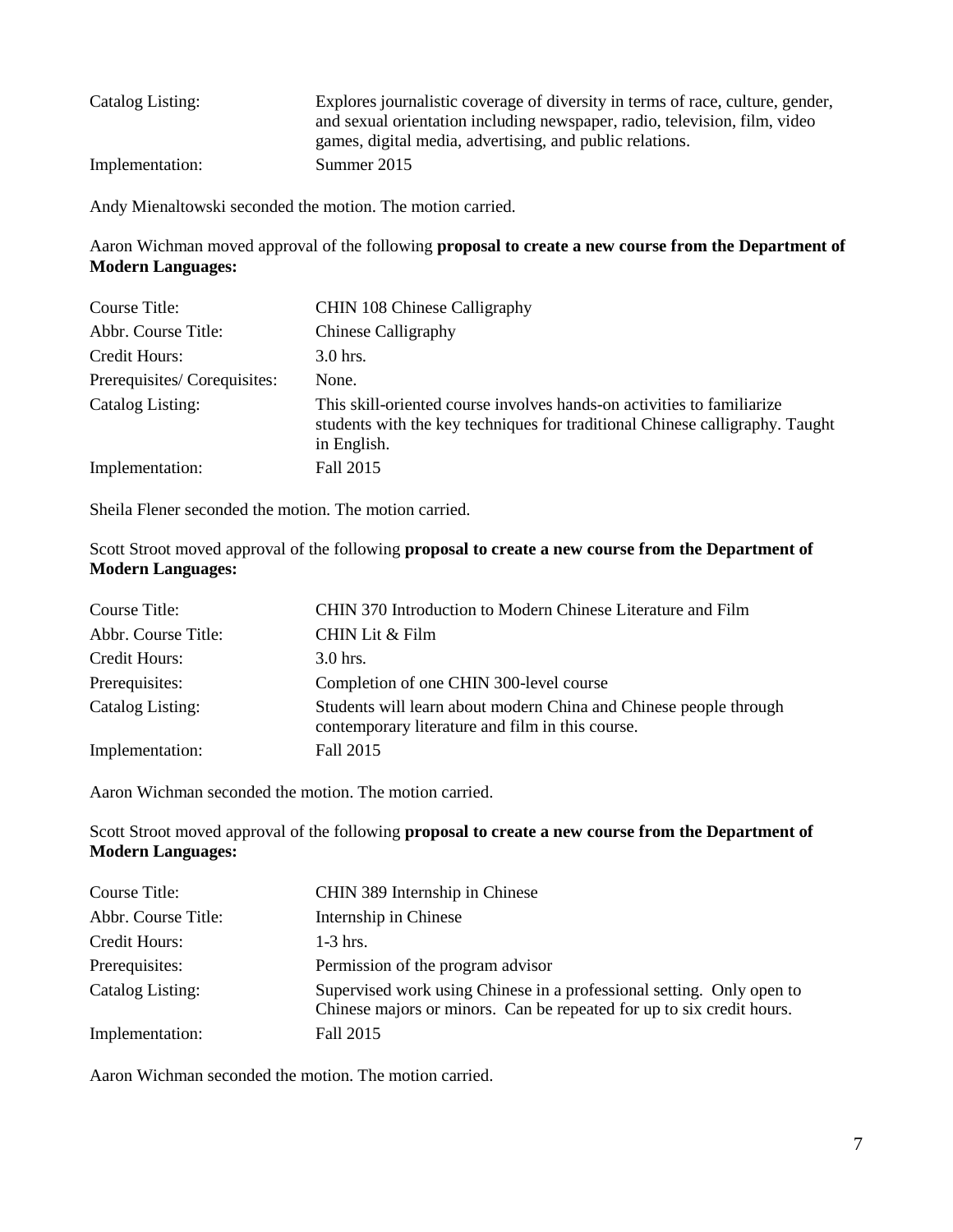Scott Stroot moved approval of the following **proposal to create a new course from the Department of Modern Languages:**

| Course Title:               | <b>CHIN 450 Reading Chinese Classics</b>                                                                                                   |
|-----------------------------|--------------------------------------------------------------------------------------------------------------------------------------------|
| Abbr. Course Title:         | <b>Reading Chinese Classics</b>                                                                                                            |
| Credit Hours:               | $3.0$ hrs.                                                                                                                                 |
| Prerequisites/Corequisites: | Completion of two CHIN 300-level courses                                                                                                   |
| Catalog Listing:            | Students will read excerpts of Chinese Classics to develop in-depth<br>understanding of Chinese values and traditions in cultural context. |
| Implementation:             | Fall 2015                                                                                                                                  |

Aaron Wichman seconded the motion. The motion carried.

Scott Stroot moved approval of the following **proposal to create a new course from the Department of Theatre and Dance:**

| Course Title:               | THEA 341 Culture and Performance                                                                                                                                                                       |
|-----------------------------|--------------------------------------------------------------------------------------------------------------------------------------------------------------------------------------------------------|
| Abbr. Course Title:         | Culture and Performance                                                                                                                                                                                |
| Credit Hours:               | 3.0 hrs.                                                                                                                                                                                               |
| Prerequisites/Corequisites: | None.                                                                                                                                                                                                  |
| Catalog Listing:            | Survey of world theatre exploring how the aesthetics of theatrical<br>performance reflect and influence cultural and social norms across world<br>cultures, both historically and in current practice. |
| Implementation:             | Fall 2015                                                                                                                                                                                              |

Aaron Wichman seconded the motion. The motion carried.

Aaron Wichman moved approval of the following **proposal to revise a program from the Department of History:**

| Program Title:                 | <b>Social Studies</b>            |
|--------------------------------|----------------------------------|
| Reference Number:              | 592                              |
| <b>Required Hours:</b>         | $60.0$ hrs.                      |
| Identification:                | adding additional course options |
| <b>Effective Catalog Year:</b> | Spring 2015                      |

Scott Stroot seconded the motion. The motion carried.

Grace Lartey moved approval of the following **proposal to revise a program from the Department of Modern Languages:**

| Program Title:                 | Major in Arabic             |
|--------------------------------|-----------------------------|
| Reference Number:              | 609                         |
| <b>Required Hours:</b>         | $36.0$ hrs.                 |
| Identification:                | Change to list of electives |
| <b>Effective Catalog Year:</b> | Spring 2015                 |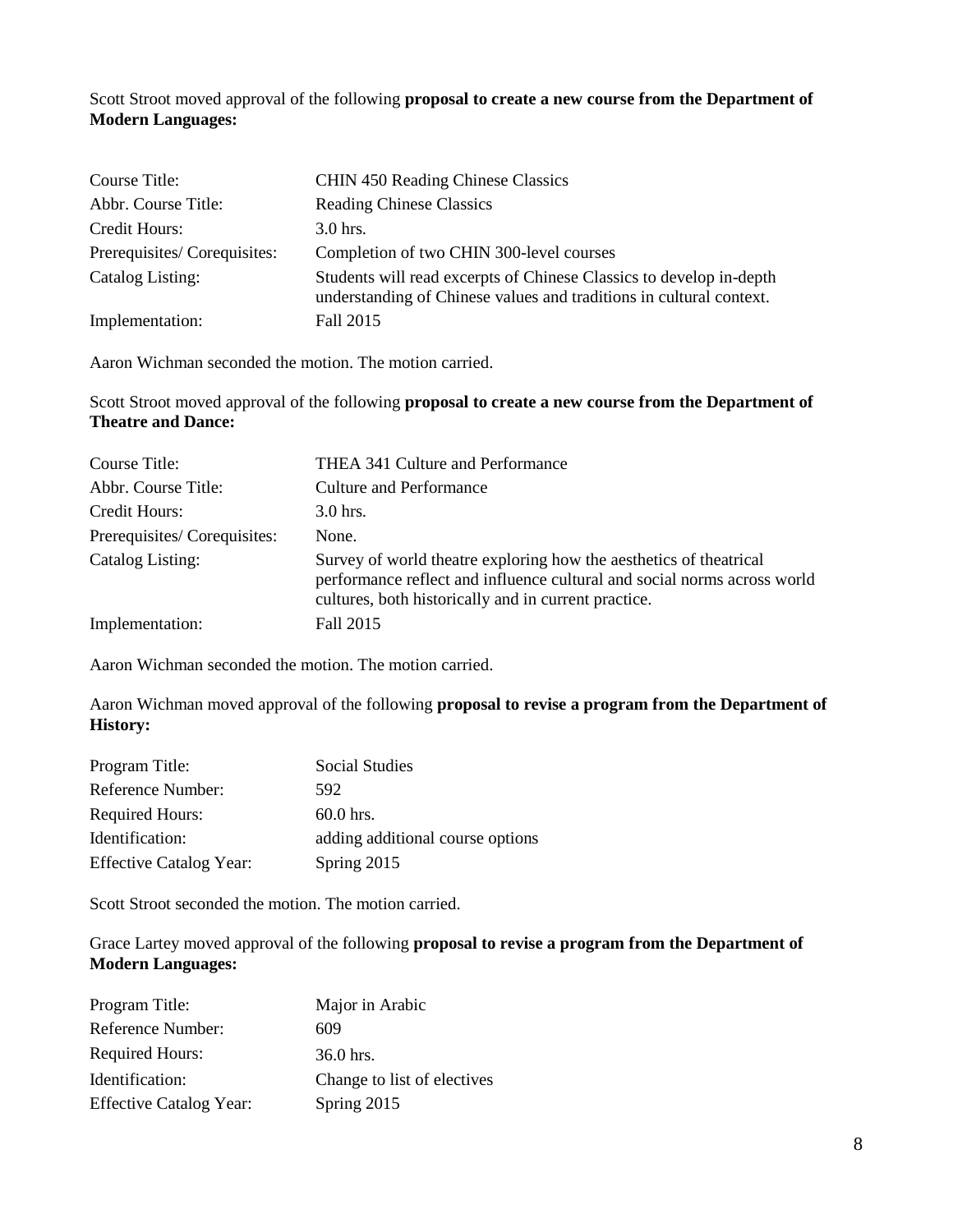Aaron Wichman seconded the motion. The motion carried.

Scott Stroot moved approval of the following **proposal to revise a program from the Department of Modern Languages:**

| Program Title:                 | Minor in Arabic             |
|--------------------------------|-----------------------------|
| Reference Number:              | 315                         |
| <b>Required Hours:</b>         | $30.0$ hrs.                 |
| Identification:                | Change to list of electives |
| <b>Effective Catalog Year:</b> | Spring 2015                 |

Grace Lartey seconded the motion. The motion carried.

Scott Stroot moved approval of the following **proposal to revise a program from the Department of Modern Languages:**

| Program Title:                 | Major in Chinese                                                                           |
|--------------------------------|--------------------------------------------------------------------------------------------|
| Reference Number:              | 624                                                                                        |
| <b>Required Hours:</b>         | $36.0$ hrs.                                                                                |
| Identification:                | Include Chinese Flagship courses and other CHIN300- and 400- level<br>courses as electives |
| <b>Effective Catalog Year:</b> | Spring 2015                                                                                |

Sheila Flener seconded the motion. The motion carried.

Scott Stroot moved approval of the following **proposal to revise a program from the Department of Modern Languages:**

| Program Title:                 | Minor in Chinese                                                                           |
|--------------------------------|--------------------------------------------------------------------------------------------|
| Reference Number:              | 337                                                                                        |
| <b>Required Hours:</b>         | $30.0$ hrs.                                                                                |
| Identification:                | Include Chinese Flagship courses and other CHIN300- and 400- level<br>courses as electives |
| <b>Effective Catalog Year:</b> | Spring 2015                                                                                |

Sheila Flener seconded the motion. The motion carried.

# **COLLEGE OF EDUCATION AND BEHAVIORAL SCIENCES**

## **ACTION AGENDA**

Grace Lartey moved approval of the following **proposal to create a new course from the School of Teacher Education and Teacher Services:**

| Course Title:       | EDU 490 International Student Teaching |
|---------------------|----------------------------------------|
| Abbr. Course Title: | <b>International Student Teaching</b>  |
| Credit Hours:       | $1.0$ hrs.                             |